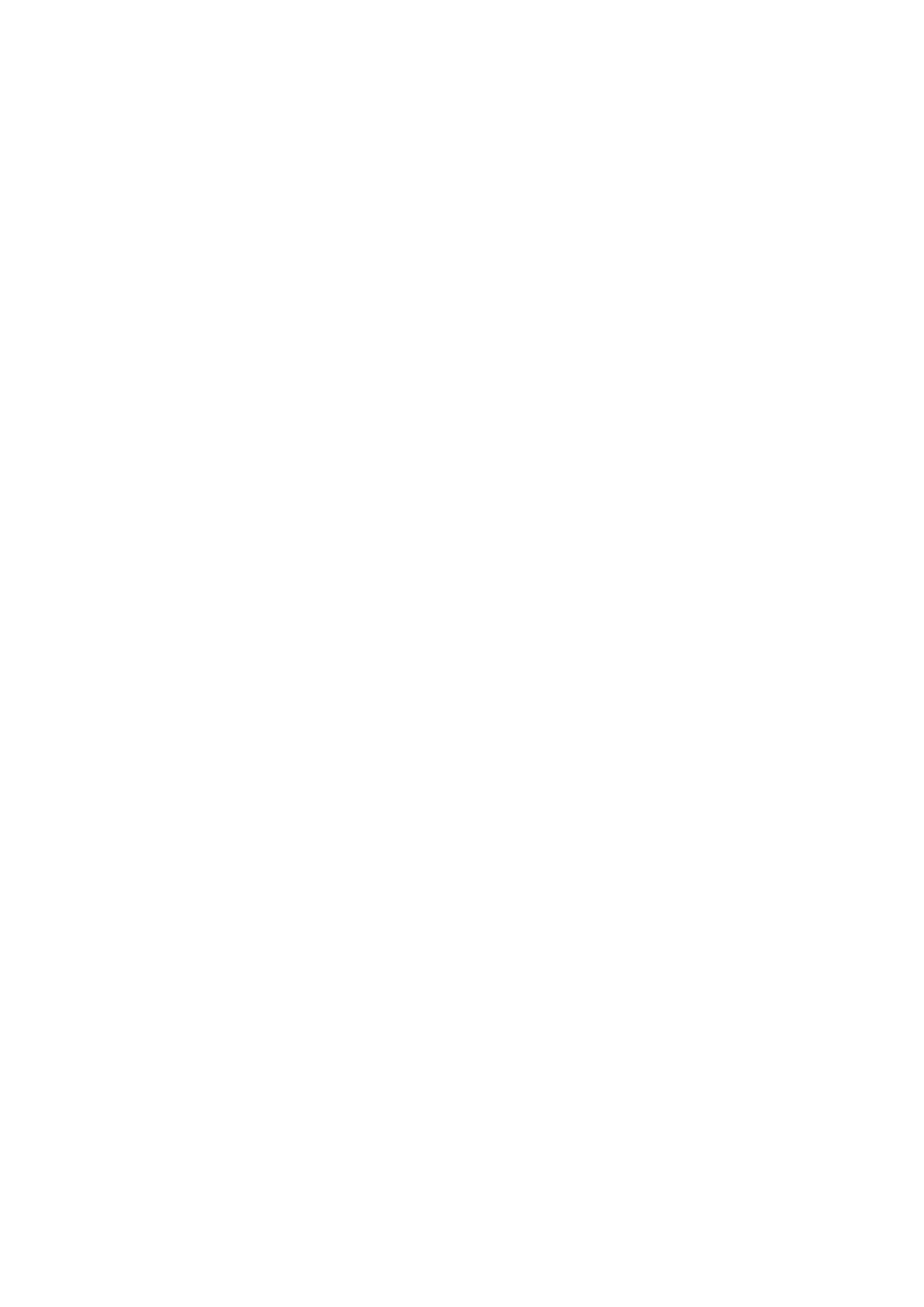**ABSTRACT** 

ere goes the abstract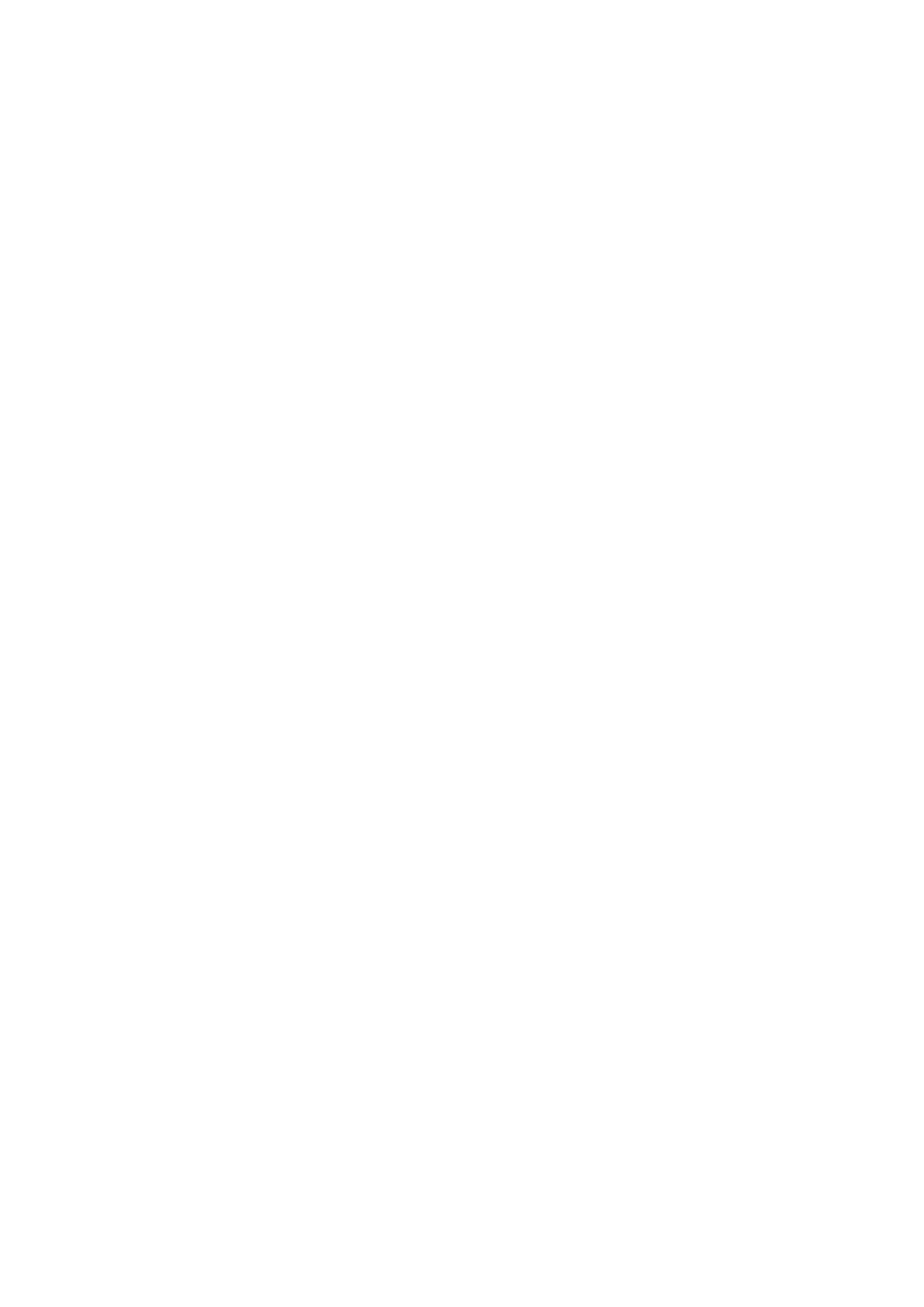**DEDICATION AND ACKNOWLEDGEMENTS** 

ere goes the dedication.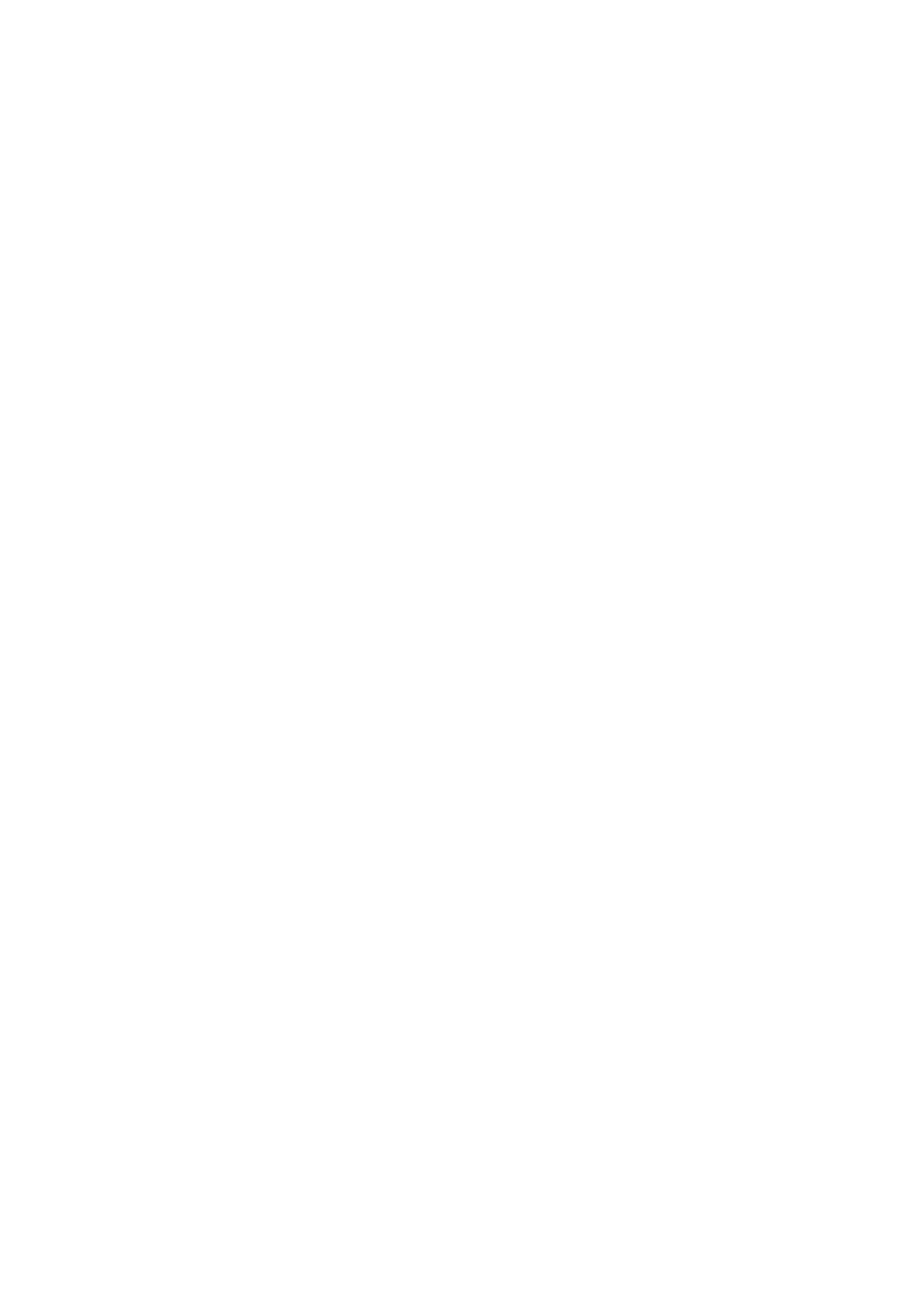## **AUTHOR'S DECLARATION**

I declare that the work in this dissertation was carried out in accordance with the requirements of the University's Regulations and Code of Practice for Research Degree Programmes and that it has not been submitted for an declare that the work in this dissertation was carried out in accordance with the requirements of the University's Regulations and Code of Practice for Research award. Except where indicated by specific reference in the text, the work is the candidate's own work. Work done in collaboration with, or with the assistance of, others, is indicated as such. Any views expressed in the dissertation are those of the author.

SIGNED: .................................................... DATE: ..........................................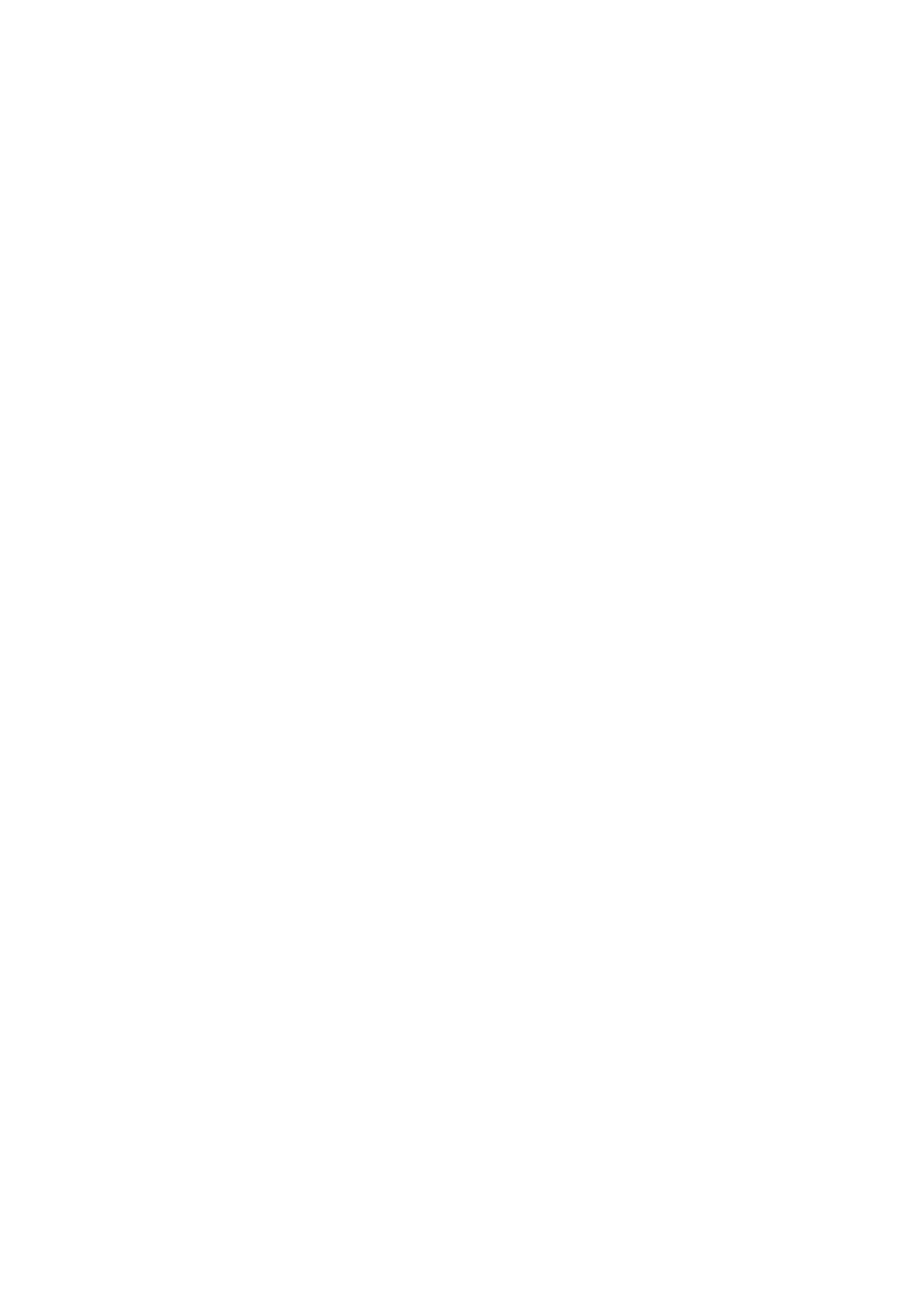# **TABLE OF CONTENTS**

|                       |                        | Page |  |
|-----------------------|------------------------|------|--|
| <b>List of Tables</b> |                        | ix   |  |
|                       | <b>List of Figures</b> | xi   |  |
| 1                     | Introduction           |      |  |
|                       | 1.1                    |      |  |
|                       | 1.1.1                  |      |  |
|                       | A Appendix A           | 5    |  |
|                       | <b>Bibliography</b>    | 7    |  |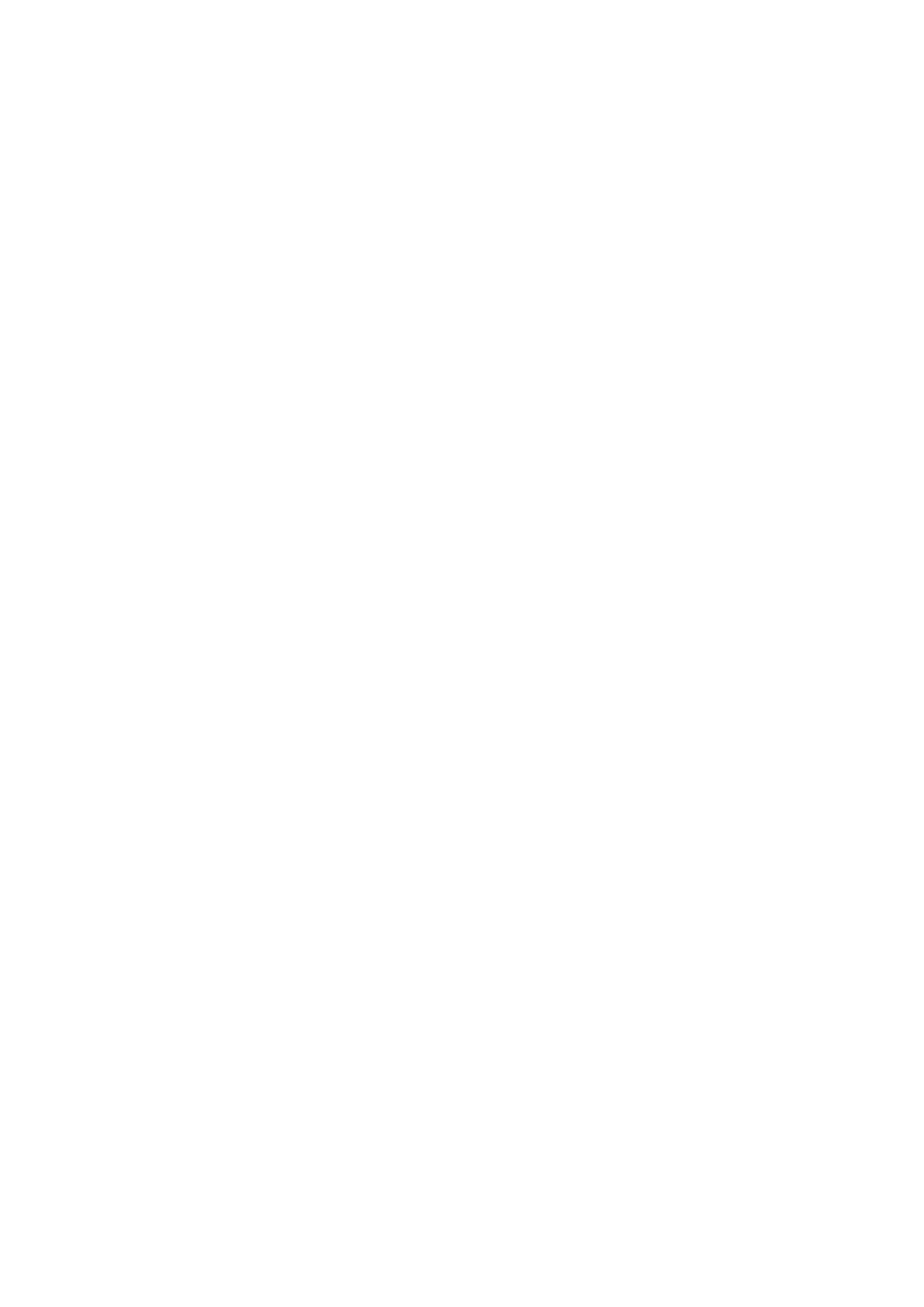**LIST OF TABLES** 

<span id="page-10-0"></span>**TABLE** 

Page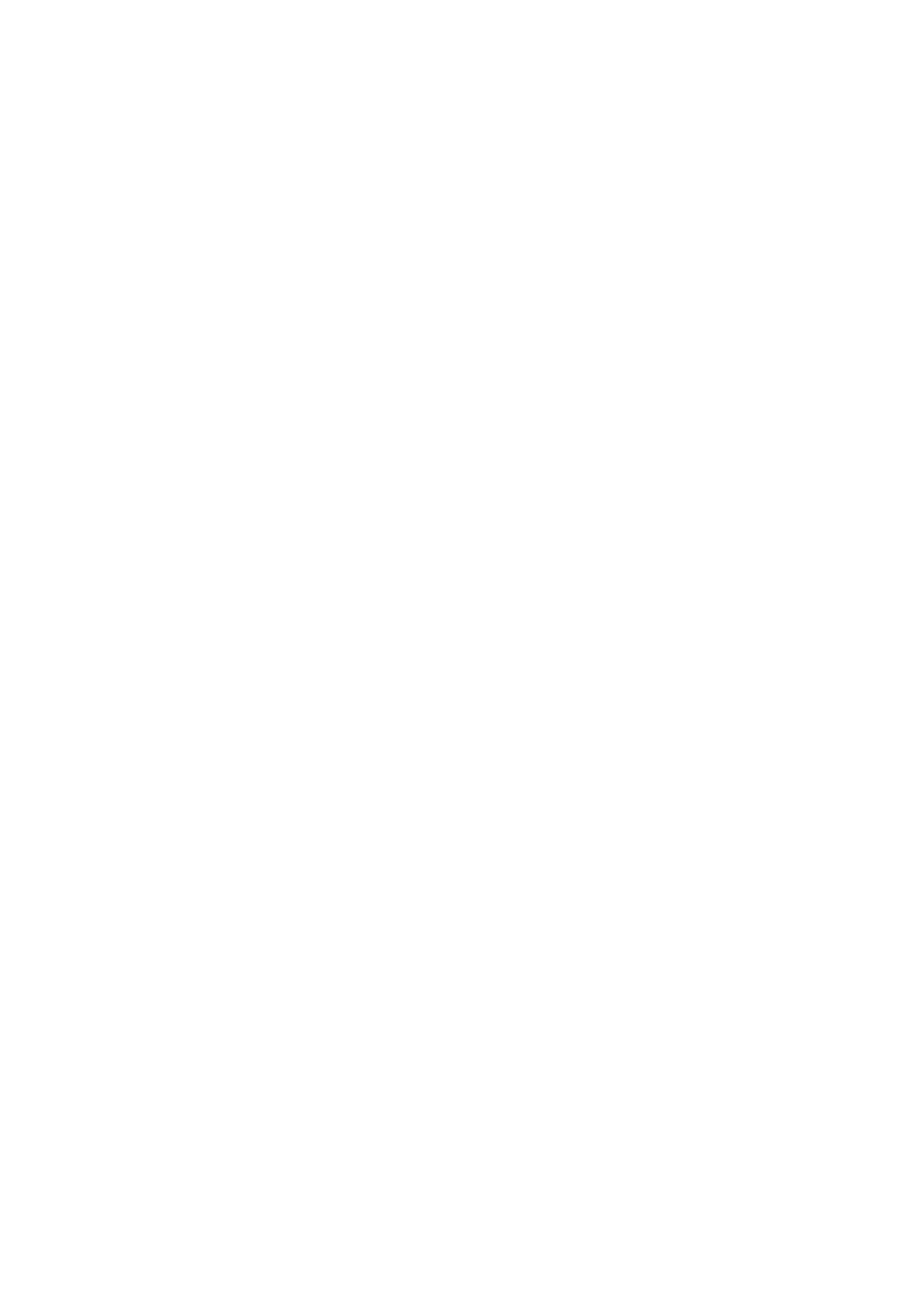## **LIST OF FIGURES**

<span id="page-12-0"></span>

| <b>FIGURE</b> |  | Page |  |
|---------------|--|------|--|
|               |  |      |  |
|               |  |      |  |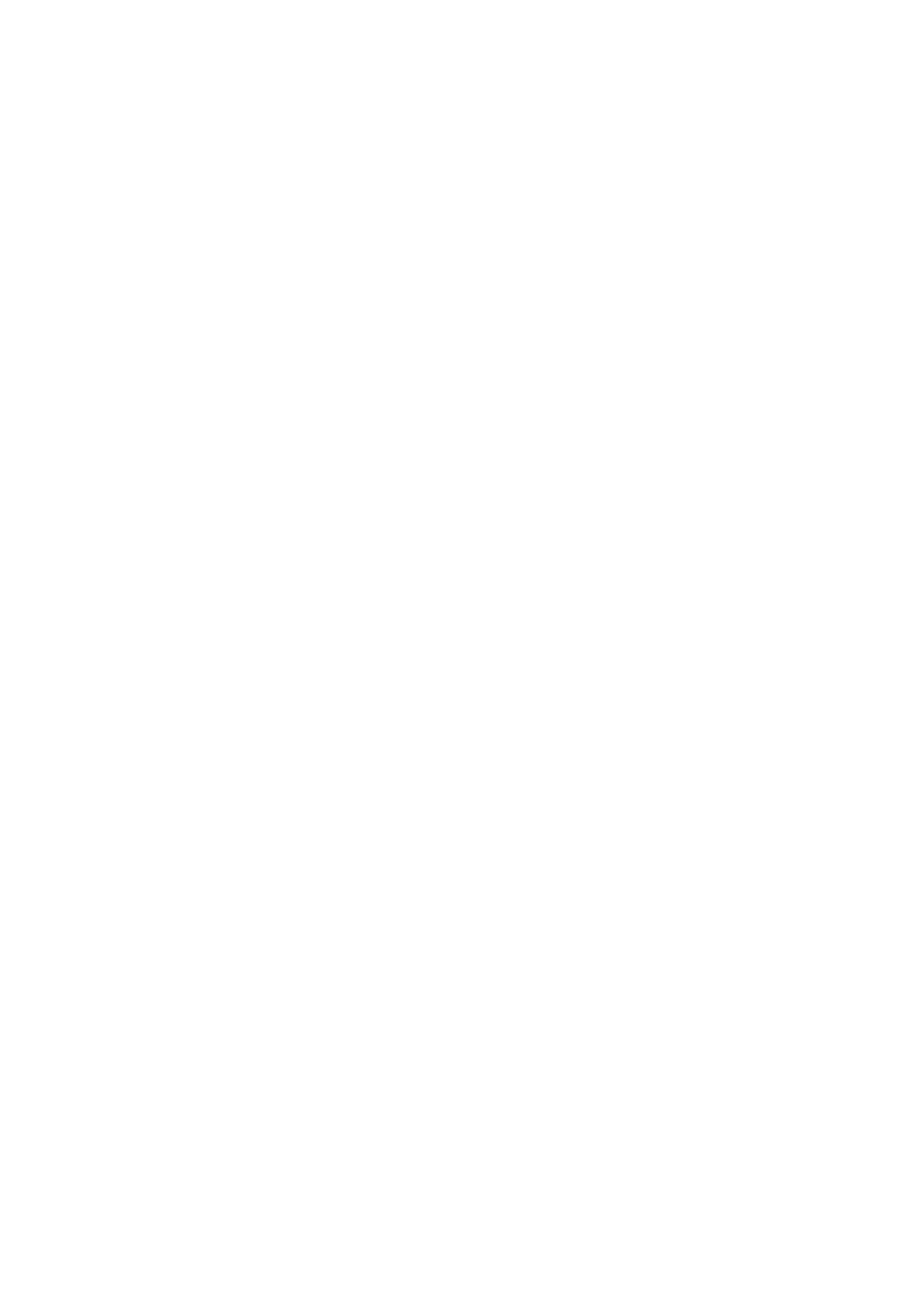

#### **INTRODUCTION**

<span id="page-14-0"></span>B egins a chapter. Example: When the beloved cellist (Christopher Walken - outstanding) of a world-renowned string quartet receives a life-changing diagnosis, the group's future suddenly hangs in the balance: suppressed emotions, competing egos and uncontrollable passions threaten to derail years of friendship and collaboration. Featuring a brilliant ensemble cast (including Philip Seymour Hoffman, Catherine Keener and Mark Ivanir as the three other quartet members), it is a fascinating look into the world of working musicians, and an elegant homage to chamber music and the cultural world of New York. The music, of course, is ravishing (the score is the work of regular David Lynch collaborator Angelo Badalamenti): A Late Quartet hits all the right notes.

## <span id="page-14-1"></span>**1.1 Section**

Begins a section.

#### <span id="page-14-2"></span>**1.1.1 Subsection**

Begins a subsection.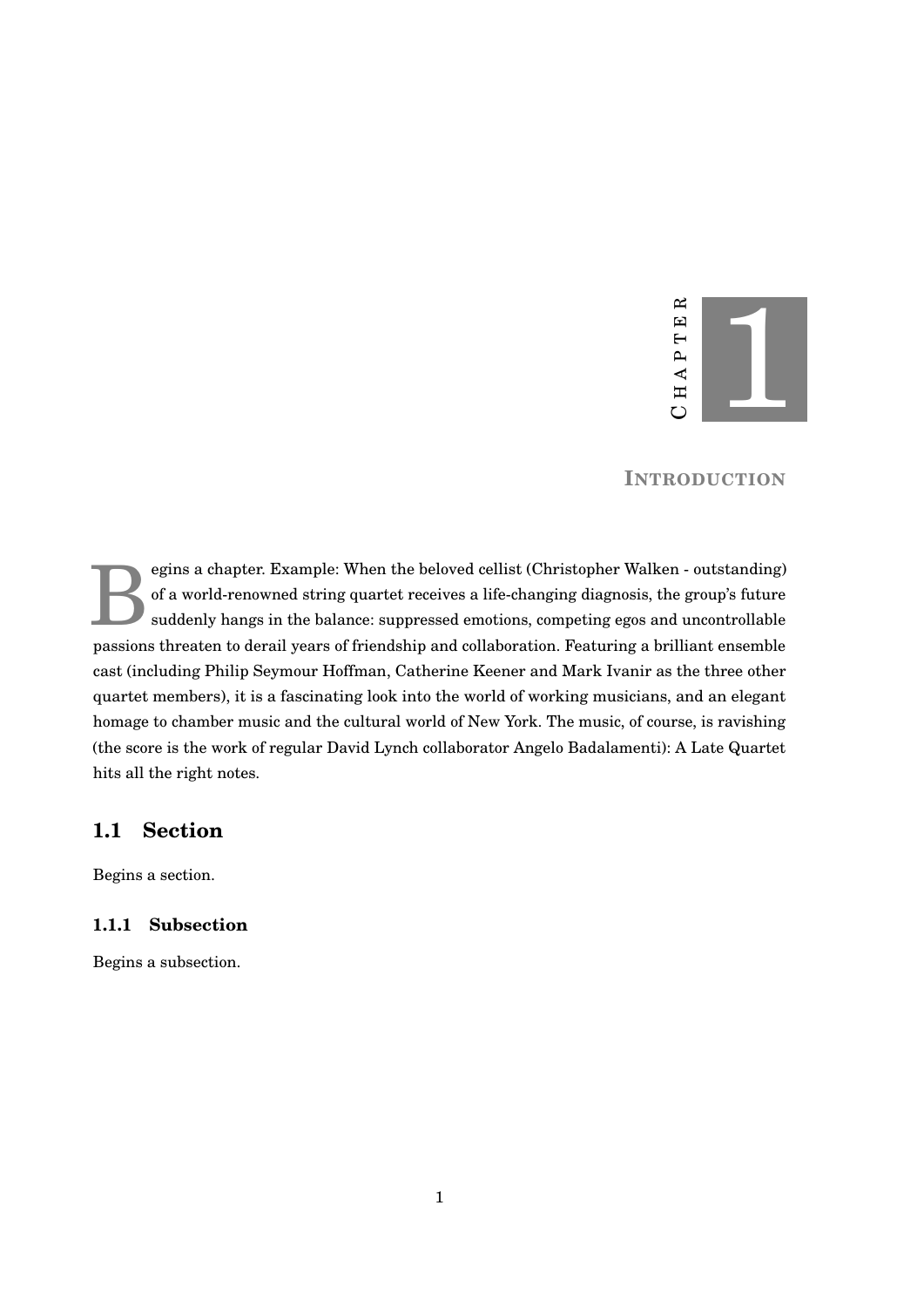

<span id="page-15-0"></span>FIGURE 1.1. (a) A mutant RH cell. Asterisks show multiple sites of RH initiation in a single root hair cell (indicated by the arrows). Figure reproduced from [\[5\]](#page-20-1). (b) Hairforming cell with three RH initiation locations. The bar represents 50*µm*. Figure reproduced from [\[3\]](#page-20-2). (c) Large bump in mutant *rhd1*. Figure reproduced from [\[1\]](#page-20-0). (d) Mutant overexpressing gene *ROP2*; from right-hand to left-hand, numbers indicate progressive snapshots at different times. RH initiation sites are indicated by the arrows. The bar represents 75*µm*. Figure reproduced from [\[2\]](#page-20-3). (e) Mutants affected by auxin. On the left-hand side, RH site is farther away from the apical end (left arrow cap); on the right-hand side, multiple RH locations (arrows). Figure reproduced from [\[4\]](#page-20-4).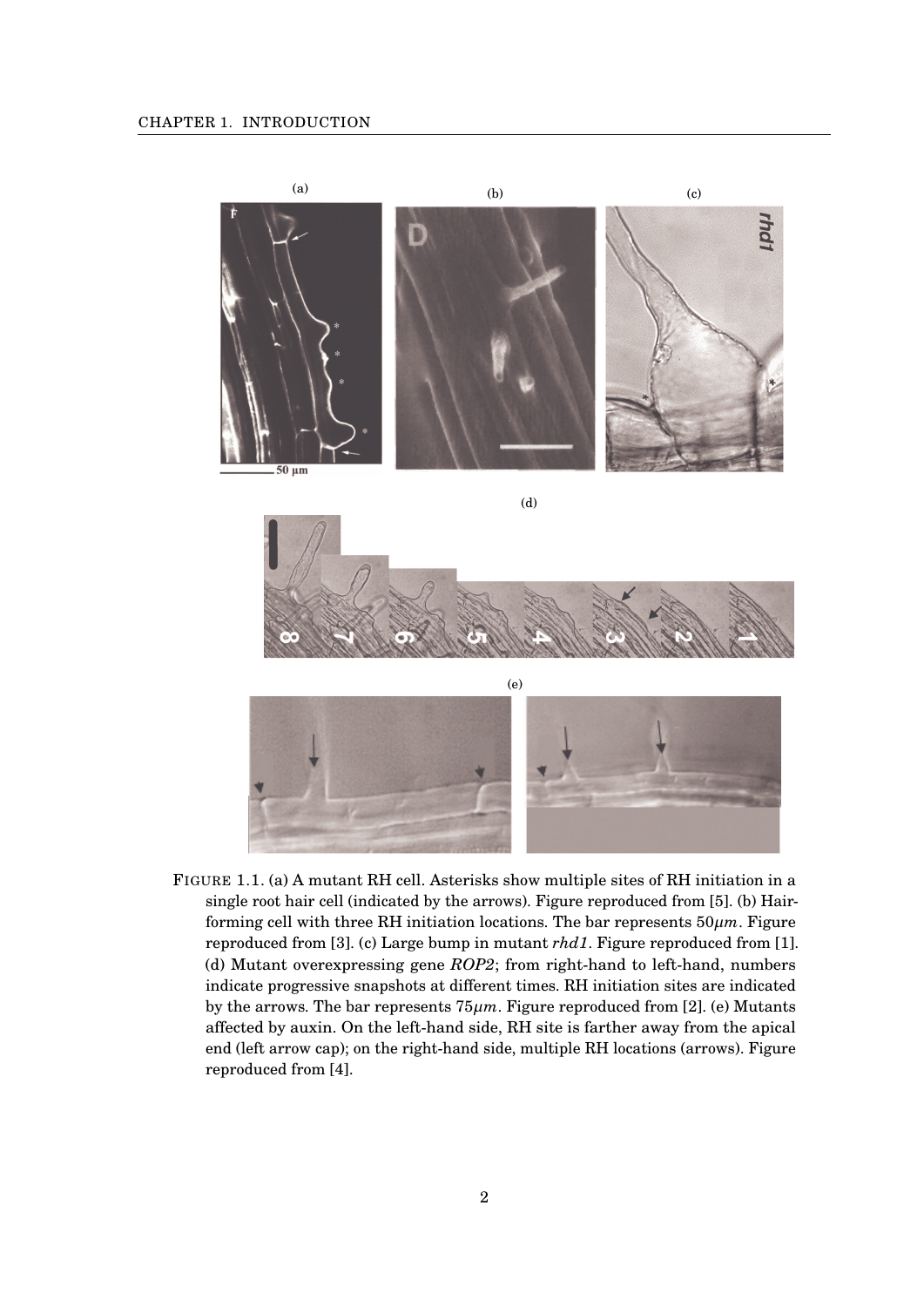<span id="page-16-0"></span>

FIGURE 1.2. Developmental zones of an Arabidopsis root. Figure reproduced from [\[1\]](#page-20-0).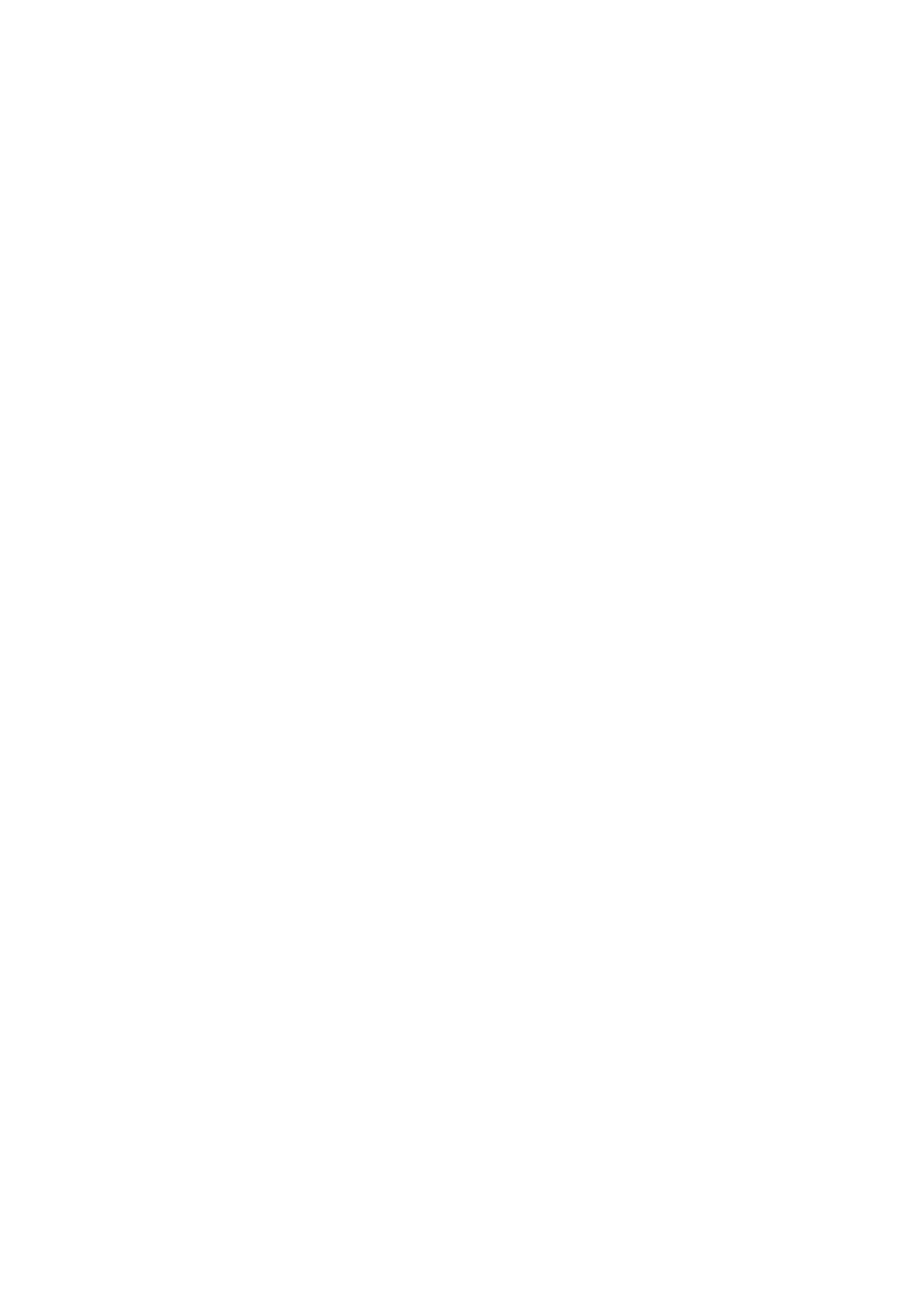

**APPENDIX A** 

<span id="page-18-0"></span> $egins$ an appendix